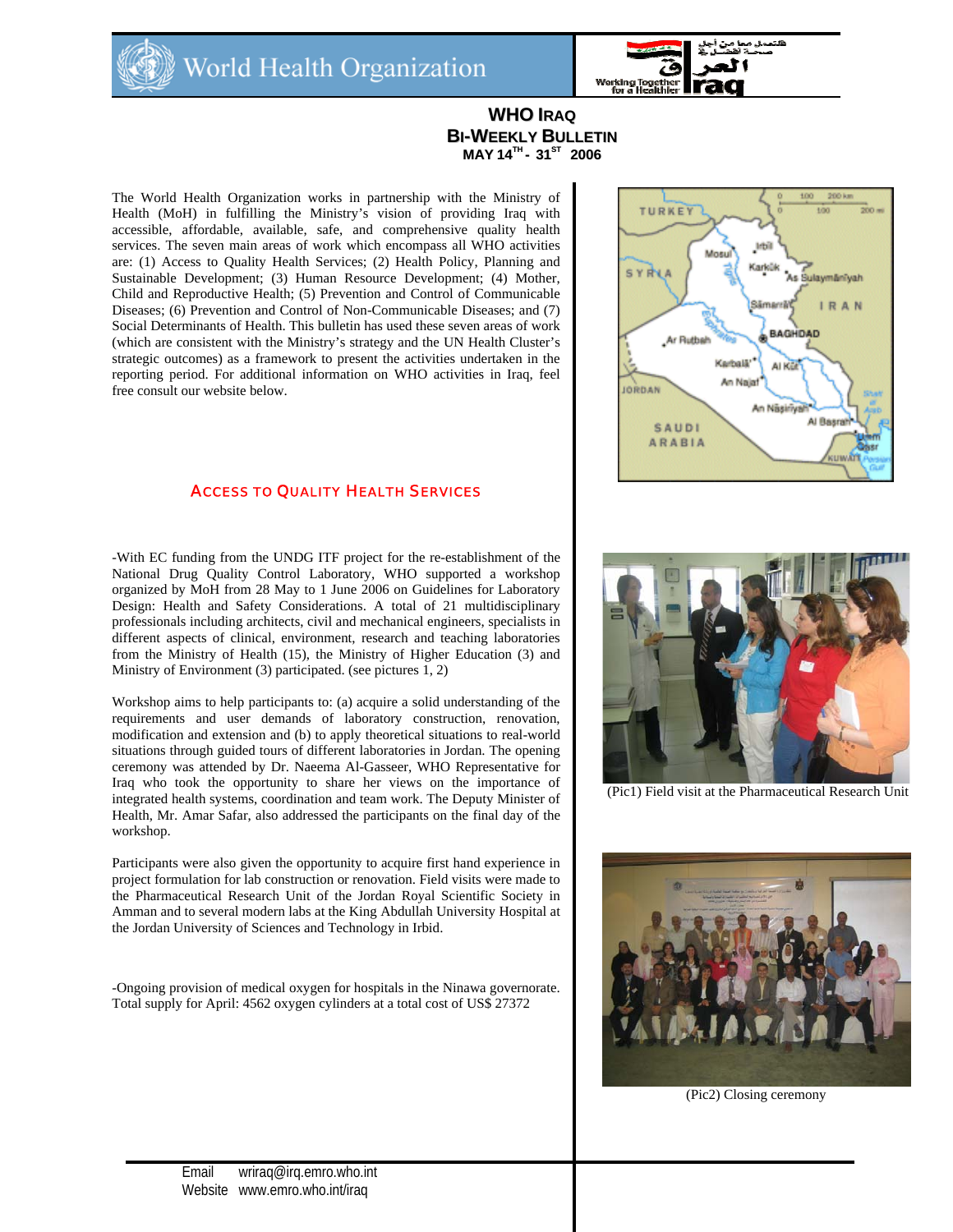

# HEALTH POLICY, PLANNING AND SUSTAINABLE DEVELOPMENT

#### **Erbil**

-Ongoing rehabilitation of 12 PHCs in Suleymania. More than 83% of the work has been completed.

-Final approval was obtained to construct 2 emergency units in both Dohuk and Erbil costing US\$ 100,000 each.

# HUMAN RESOURCE DEVELOPMENT

### **Erbil**

-WHO OIC Erbil participated in the second regional meeting on Emergency, Cairo, Egypt 13-16 May, 2006. (see picture 3)

# MOTHER CHILD AND REPRODUCTIVE HEALTH

-WR, Dr. Naeema Al Gasseer, UN Health Cluster Task Manager, chaired a series of joint meetings with UNFPA, UNICEF and WHO, on the  $23<sup>rd</sup>$  and  $28<sup>th</sup>$ May 2006. Objectives of the meetings were to: discuss the current activities and work of each agency in the area of Emergency Obstetric Care (EMOC), agree on comprehensive plan to address EMOC in Iraq and decide on the roles A consensus by all stakeholders was reached whereby work will follow an integrated approach on EOC by UN Health Cluster using the MCH/RH strategy as a background to support implementation of activities. Determining components and allocation of funds is the next step. Lead agency on EMOC will be UNFPA, with WHO working on policy strategy and capacity building and UNICEF on social mobilization and IEC.

-A working session conducted on  $18<sup>th</sup> - 20<sup>th</sup>$  May 2006 in the WHO office was attended by 3 members of the steering committee from MoH with WHO technical support in order to finalize the IFHS and CIDI questionnaire and survey timeline.

-Dr. Amar Al-Safar, Iraq Deputy Minister for Donor's Affairs chaired a meeting with UN agencies: WB, UNICEF, UNFPA and WHO, to discuss proposals submitted by WB and UNFPA on EMOC. Key recommendations: All agencies to develop one integrated proposal on EMOC, identification of the role of each agency and what activities they want to implement based on need assessment and MoH priorities.

-WHO/UNICEF supported MoH in the implementation of the second round of Polio National Immunization Days. More than 97% of the targeted 4.8 million under 5 children were reached via house-to-house visits and vaccinated with 2 doses of Oral Poliomyelitis vaccines. Overall objective of this campaign is to maintain a Polio free status in Iraq (see picture 4)

-Preparations are underway to conduct the Iraq Family Health Survey. (see picture 5)



(Pic3) Second regional meeting on emergency



(Pic4) Second round of NIDs



(Pic5) Workshop on Iraq Family Health Survey, Training of Trainers, Amman, Jordan 29 April - 16 May 2006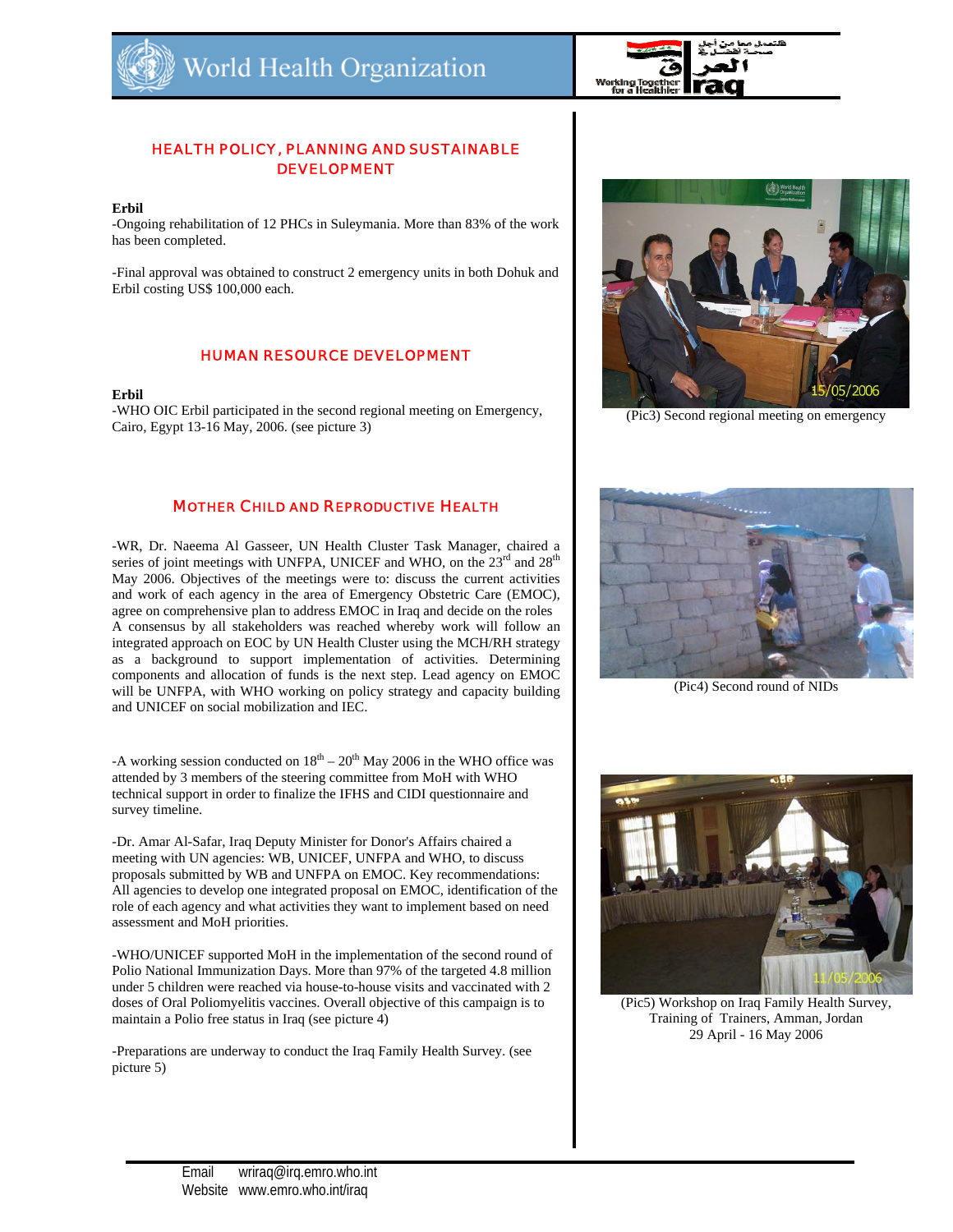

فلنعمل معإ

-Preparations are underway for final approval to rehabilitate the Influenza Isolation Center in Erbil.

-Polio free status maintained

# PREVENTION AND CONTROL OF COMMUNICABLE DISEASES

#### **Avian Influenza**

-To date, only two cases of human H5N1 have been confirmed in Iraq. -Samples of three suspected cases were received in Amman and sent to NAMRU3/Cairo for lab investigation.

-WHO began the process of procuring additional PPEs which, according to need, will be distributed to the governorates.

-WHO Iraq continues to provide daily regional and global updates to all DoHs updated WHO health education materials were also provided.

*Further information on the avian influenza situation is available on:* www.emro.who.int/iraq www.who.int/csr/disease/avian\_influenza/en/index

#### **Cholera**

-WHO Iraq continues to provide technical and logistic support to DoH Basra in preparation for any cholera outbreaks taking into consideration the seasonality of the disease. Support included workshops for doctors, lab and paramedical staff, provision of IV fluids and technical support to ensure implementation of interventions such as training, health education activities, improved surveillance and availability of IV fluids, lab reagents, etc.

#### **Malaria and Leishmania**

-Malaria and Leishmania spraying campaigns have been completed in several governorates. (see picture 6)

-No cases of Malaria have been reported in Iraq during the first four months of 2006 whereas five cases were reported during the first four months of 2005. Such success was due to comprehensive preventive and control activities implemented by MoH in conjunction with WHO's continuous technical and logistic support. Activities included: early diagnosis and prompt treatment, spraying, fogging, distribution of bed nets, entomological surveys, health education, etc. (see picture 7)

-On 29 May - 1 June 2006 Cairo, Egypt, 4 Iraqi officials from TB, Malaria and HIV/AIDS programs, participated in the Inter Country workshop on Proposal Development for the Global Fund to Fight Aids, Tuberculosis and Malaria. Main objectives of the workshop were to brief countries on required writing guidelines for round 6 proposals and to train participants in developing country proposals.

-Implementation of different activities under communicable diseases surveillance and outbreak response, TB, HIV/AIDS, Schistosomiasis, etc, have been initiated. Cost of the activities is covered against the regular budget according to MoH-WHO work plan.

-No reported cases of cholera or outbreak of other communicable diseases.



(Pic6) Leishmania spraying in Basra



(Pic7) Reported Malaria cases in Iraq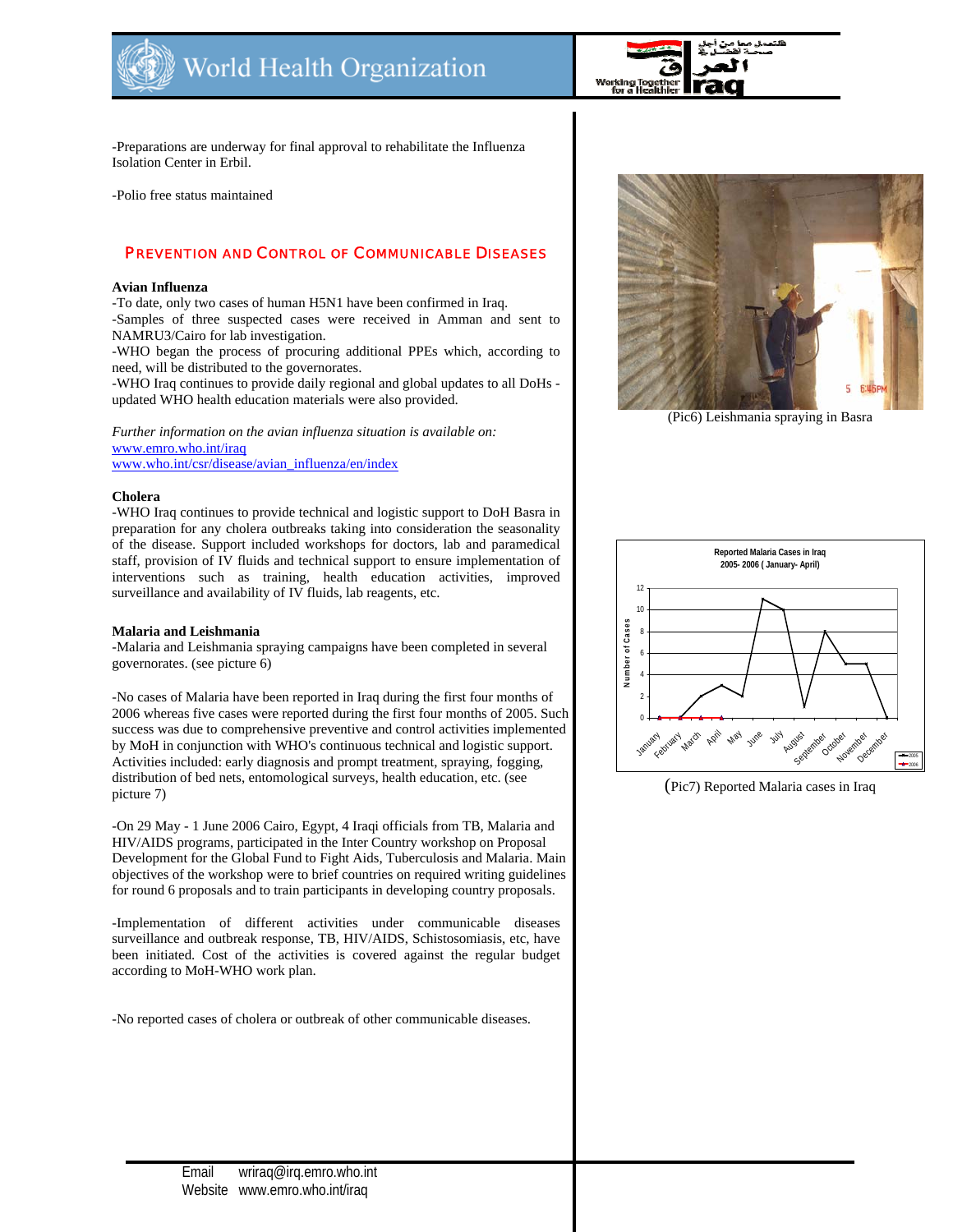



-Ongoing surveillance of avian influenza, measles, and other potential outbreak diseases through zero weekly reporting.

-Surveillance for Acute Flaccid Paralysis (AFP) and measles were carried out in the main health facilities. Surveillance included routine zero reporting, active case detection, notification and follow up.

-Twenty-four AFP cases were reported in Iraq, bringing the total number of AFP cases to 197 for 2006.

-The weekly polio fax issue no. 18 and polio situation update were circulated to surveillance officers and staff.

-Outdoor malaria insecticide residual spraying began in Zakho/Dohuk on May 6 and will continue till May 30 with teams using KO3 as insecticide. With the technical and logistic support of WHO, spraying activities are also going on in Erbil and Suleymania.

-Out of 37 suspect measles cases 14 were confirmed as measles. Twelve confirmed measles cases were reported from Wasit governorate. WHO and MoH are investigating the cause of the outbreak in Wasit.

# **PREVENTION AND CONTROL OF NON-COMMUNICABLE** (Pic8)Prevalence of mental disorders **DISEASES**

-Populations living in conflict situations are prone to higher mental health needs, and may as a result of their environment demonstrate various behavioral symptoms, distress and/or more specific psychiatric syndromes like depression and post-traumatic stress disorders.

From January 2006 to March 2006, a series of research studies were completed by psychiatrists in Iraq with WHO providing technical assistance in research methodology. Following the workshop, all 15 psychiatrists were given technical and financial support by WHO to complete the identified projects in the workshop. Funding for the research workshops and research projects was provided from the UNDG Trust Fund with support of the Japanese government.

Five of the studies focused on the prevalence of psychiatric problems in primary school children, adolescents and working children. One study identified the prevalence of attention deficit hyperactivity disorders in school children while another focused on the prevalence of mental disorders in adults. (see picture 8)

The studies indicate high rates of mental disorders. These findings are in line with those from other countries in conflict situations like Afghanistan, Sudan and Somalia There is therefore an urgent need to address these needs by appropriate mental health care programs at the community level.